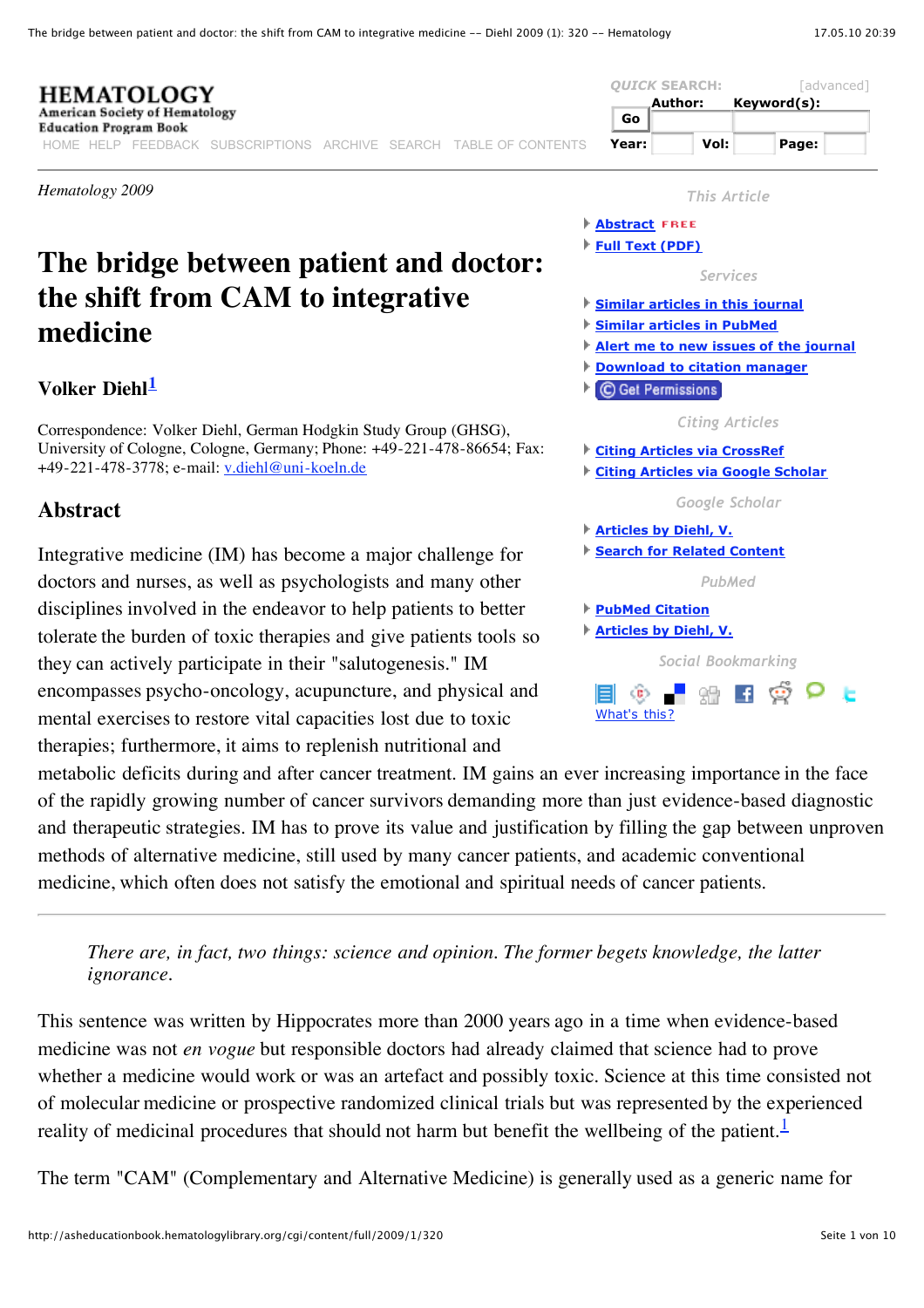"unconventional methods," distinct from "conventional methods" that characterize the classical type of academic medicine as taught at academic institutions and Universities and practiced in most clinics and in private doctors offices. According to Ernst and Resch,  $\frac{2}{3}$  $\frac{2}{3}$  $\frac{2}{3}$  the term CAM encompasses "any diagnosis, treatment or prevention that complements mainstream medicine by contributing to a common whole, by satisfying a demand not by orthodoxy or by diversifying the conceptual framework of medicine."

If we want to achieve an objective opinion about CAM as it is practiced in the USA and Europe today, we have to try to get as close to the scientific proof of effectiveness and safety as we do for all other so called "mainstream" medicinal procedures. When we do that, we have to realize that there is an astonishing discrepancy between the acceptance and widespread use of alternative and/or complementary methods by cancer patients and the lack of knowledge and/or reluctance of hematologists/oncologists to test or even apply these in cancer care. The reasons are plentiful; the main obstacle seems to be that many alternative ingredients or procedures are based more on opinions than on science and reflect more faith than facts. $\frac{1}{1}$  $\frac{1}{1}$  $\frac{1}{1}$ 

There is, however, mounting evidence for a substantial impact of complementary procedures and some phytotherapies as supportive, auxiliary adjuncts to improve the quality of life of cancer patients and sometimes even increase tumor response. $\frac{3}{5}$  $\frac{3}{5}$  $\frac{3}{5}$  Therefore, it is important to separate the objectively helpful complementary entities from the often dangerous and nearly always expensive alternative and unproven remedies and procedures!

More and more the term CAM has become an amalgam of unproven alternative methods and useful supportive measures used by many doctors to strengthen and reconstitute the self-healing capacity of cancer patients who are weakened by chemo-radiotherapy. Therefore, most academic institutions now tend to use the term "Integrative Medicine" (IM) to describe activities complementing modern strategies of academic medicine.

An important aspect of IM in parts of Europe, especially in Germany, is the philosophy of giving incentives and practical help to the patient to detect, realize and mobilize his/her own individual resources of self-defense and resistance to the adverse effects of anticancer therapy. Gerd Nagel, a German oncologist, has created a continually growing movement among oncologists and cancer patients in Germany and Switzerland called "Patients' Competence" $\frac{4}{5}$  that aims to find the "doctor in the patient," as Paracelsus defined it centuries ago. The patient subjectively wants to understand his/her illness, seek ways of self-healing-power—"salutogenesis" —in the opposite. The physician is interested in the "pathogenesis" of the disease, objectifies the disease process and the host response, and often does not meet the psychological and spiritual demands of the patient. Paracelsus visualized a better understanding between patient and doctor, when both recognize a complementary reality of experiencing the disease, when the treating doctor speaks to the "doctor in the patient."

## **Definitions**

## **Integrative Medicine**

Integrative Medicine constitutes methods, practices and ingredients used as supplements or complements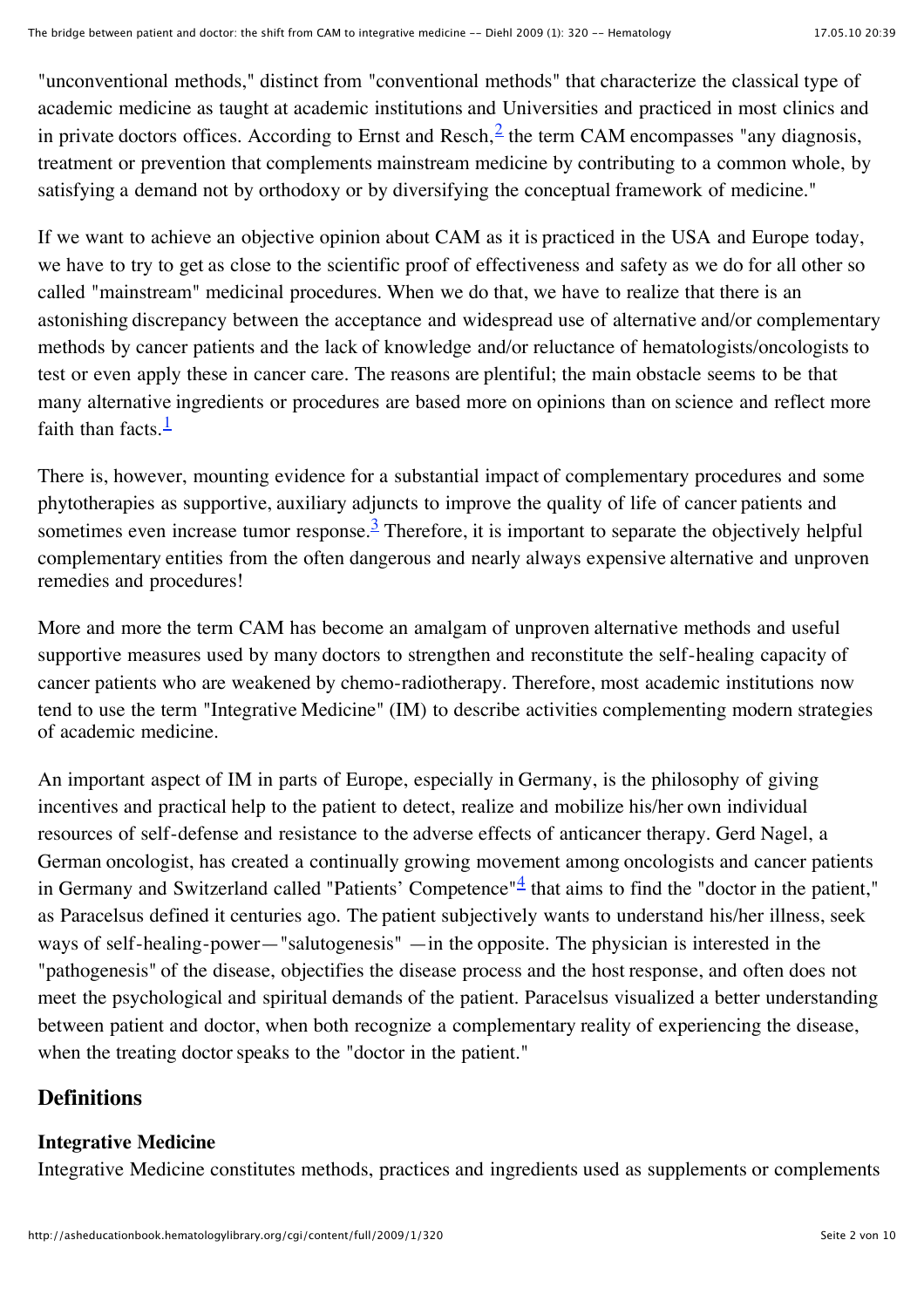to conventional, so-called academic medicine. These include psycho-oncology, physical exercise, massage, acupuncture, music or painting therapy, Qi-gong or Tai-Qi, traditional Chinese medicine (TCM) methods, teas, minerals or other nutrition additives. Most of these methods have been evaluated for their efficacy and benefit for the patient; many are still under clinical investigation. Providers of these methods do not claim curative effects but rather additive beneficial psychological strengthening or physical or biological restoration.

### **Alternative Medicines**

Alternative Medicines are unconventional methods used *instead of* conventional medicine as curative, palliative or supportive treatments. Most of these methods, practices or ingredients are considered unproven or of questionable efficacy and toxicity. Proponents often reject scientifically based testing or proclaim their own, sometimes obscure principles of attesting benefits for the patients. Most of these remedies are extremely costly and used over long periods of time. In Germany-Austria-Switzerland, 40% to 80% of cancer patients use alternative medicine besides or (less frequently) instead of conventional anticancer therapy.<sup>5</sup> Doctors often are not informed about these "side medications." Most procedures or drugs are not paid for by the insurance companies, and patients spend a great deal of money on practitioners who are arguably "quack doctors."

There is, however, in Germany and Switzerland a historically based strong and sometimes nearly fanatical alternative medicine movement whose proponents do not acceptor even actively fight mainstream academic medicine and often tend to distract patients from curative treatments, denying their benefits or exaggerating their toxic side effects. Operational interaction and intellectual discourse with these alternative groups is difficult, if not nearly impossible, since they do not accept or apply the commonly used scientific methods of testing and proving clinical efficacy and toxicity, nor are they interested in the investigation of the basic principles of biochemical or molecular interactions. They have their own system of communication within their circles, use their own specific nomenclature, rules of clinical assessment, interpretation of results, and statistical evaluation and publish exclusively in their own publication media outside the general scientific community.

Unfortunately, around 50% to 60% of cancer patients in Europe seem to use remedies of these alternative "healing prophets," often without the knowledge of the treating oncologist, and sometimes interrupting or even secretly replacing the ordered medicine. $\frac{5}{5}$  $\frac{5}{5}$  $\frac{5}{5}$ 

## **Europe and CAM**

CAM was the general term for alternative and integrative medicine in Europe and is still used in official political agendas. The scientific community tends to use the term "Integrative Medicine" for the complementary part of the CAM. We must acknowledge the following facts in Europe:

- an increasing use of CAM in cancer patients
- lack of objective and authoritative information on CAM
- an astonishing lack of knowledge about CAM among oncologists
- missing data about efficacy and safety of CAM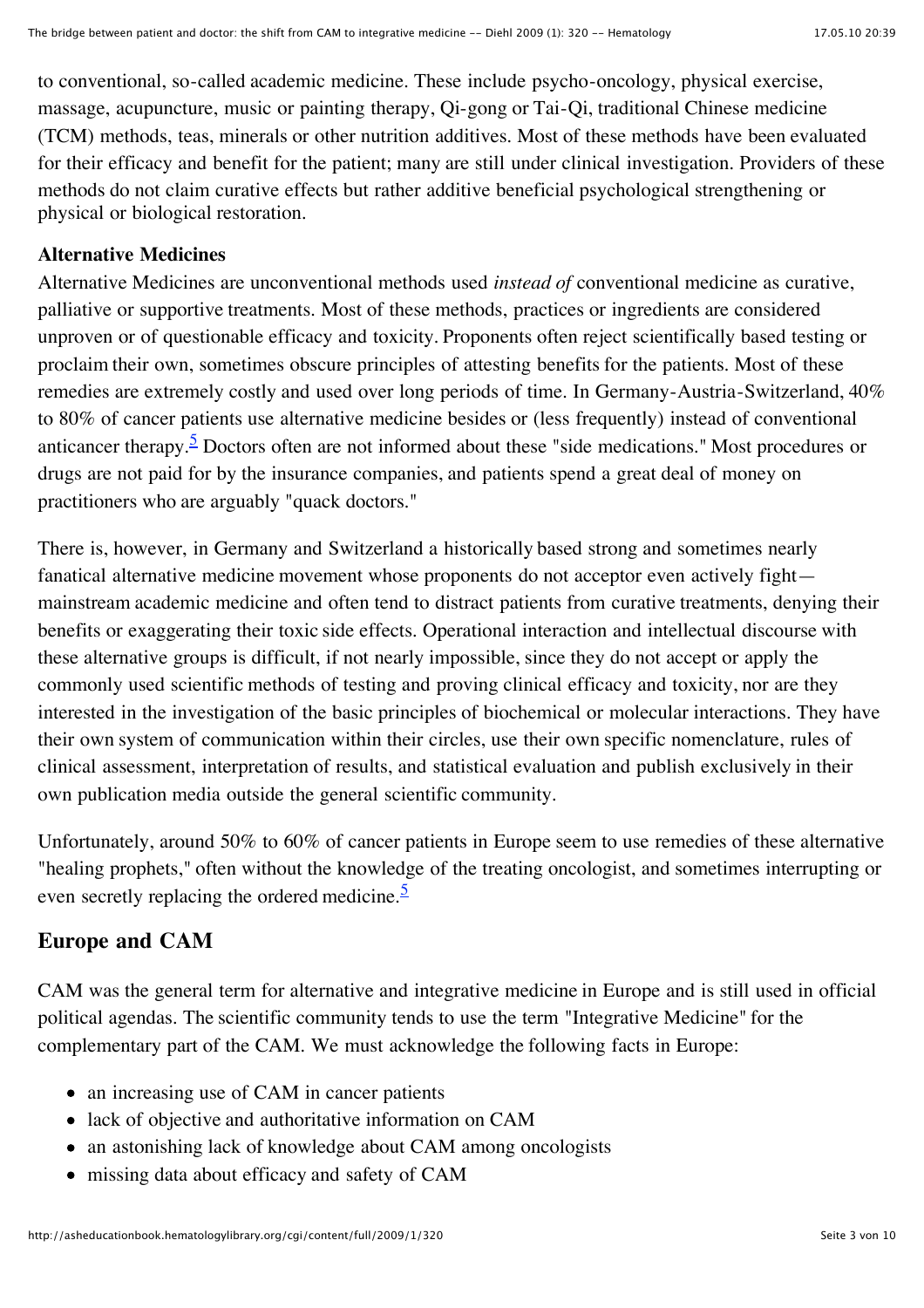- a growing need for an open and constructive dialogue
- an urgent need for objective and independent information on CAM
- a need to gain critical appraisal of medical evidence for CAM

In May 1997, the European Parliament in Strassbourg adopted a resolution on the status of nonconventional medicine in Europe by stating, ". . . nevertheless, the assembly believes that a common European approach to non-conventional medicine based on the principle of patients' freedom of choice in health care should not be ruled out." The resolution called the Commission of the European Union to:

- 1. Launch a process of recognizing non-conventional medicine.
- 2. Carry out a thorough study into the safety, effectiveness, area of application and the complementary or alternative nature of all non-conventional medicines with a view to their eventual legal recognition.
- 3. Draw up a comparative study of the various national legal models to which non-conventional medical practitioners are subject.
- 4. In formulating European legislation . . . make a clear distinction between non-conventional medicines that are "complementary" in nature and those that are "alternative" medicines in the sense that they replace conventional methods.

From 2002 through 2005 the European Commission, within the 5th framework of the "Quality of life and management of living resources" program, supported an initiative under the heading of a "Concerted Action for Complementary and Alternative Medicine (CAM) Assessment in the Cancer Field"  $(www.cam.cancer.org).<sup>6</sup>$  $(www.cam.cancer.org).<sup>6</sup>$  $(www.cam.cancer.org).<sup>6</sup>$  $(www.cam.cancer.org).<sup>6</sup>$  $(www.cam.cancer.org).<sup>6</sup>$ 

The objectives were to:

- Create an European authoritative network around CAM in cancer with experts in CAM research.
- Perform medical literature reviews.
- Develop patient support and information.
- Estimate scientific evidence by literature reviews and information for CAM in cancer.
- Produce and disseminate suitable evidence based information for the patient-doctor dialogue.

A consortium of eight Cancer Expert Groups from different European countries worked together to create a website ([www.cam.cancer.org](http://www.cam.cancer.org/)) with information for health professionals about CAM and tools for online collaboration for project partners. The consortium initiated systemic reviews as Cochrane Guidelines and installed CAM summaries on specific questions and remedies in use all over Europe. Some examples of the reviews are CAM summaries on acupuncture for nausea and pain; Breuss cancer cure; cannabinoids; galavit; green tea for cancer prevention; laetrile; mistletoe; and massage.

## **The Present European Situation**

The funding for research on CAM was active from 2002 to 2005 in the 5th European Framework for Research. In 2009, however, there was no allocation for research on CAM in the 8th European Framework for Research budget. The short funding period of 2002 through 2005 and the work of the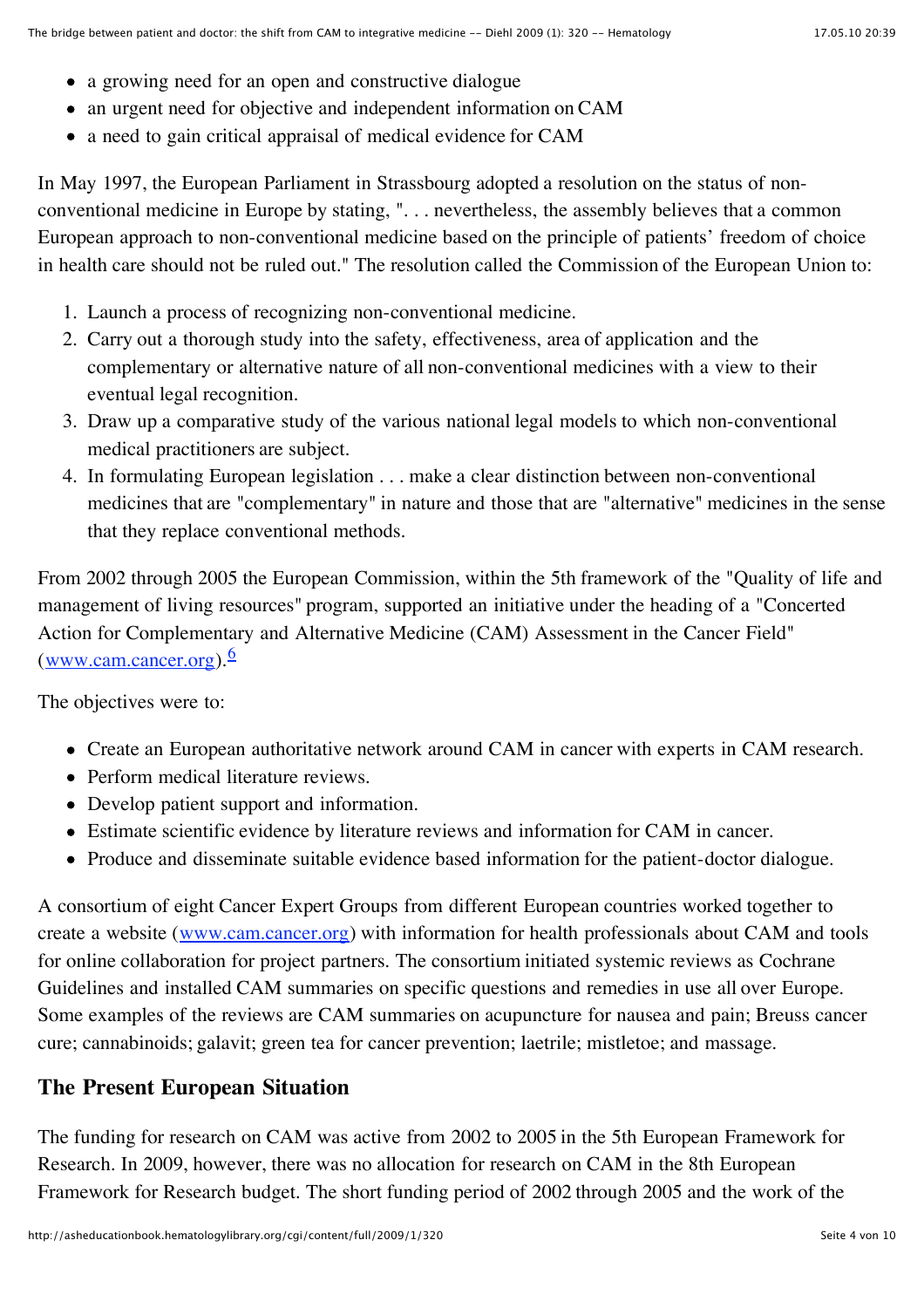consortium had little effect on the distribution of information, and there was hardly any increase of knowledge on CAM efficacy and safety in the general population. There is still a remarkable discrepancy between the strong inclination of cancer patients to use alternative remedies and methods and the astonishing ignorance and lack of knowledge, as well as interest, of hematologists and oncologists in gaining more insight on CAM, or even in uncovering the reasons why patients tend to use the "green" remedies of Hildegard von Bingen or are inclined to test and taste the offerings of traditional Chinese or Indian medicine.

As in the USA, hematologists/oncologists in Europe are educated to question or at least be cautious with diagnostic or therapeutic strategies or procedures that are not evidence based or fail to offer a plausible explanation of why they should work. With a progression-free survival rate of 97% in patients with Hodgkin lymphoma in localized stages, it is now pivotal to de-escalate therapy, find the treatment with the least acute and long-term toxicity, and consider complementary methods to reconstitute the health status of the patients as soon as possible to the status before the diagnosis. With the balance shifting from the focus on patients undergoing cancer treatment to the increasing cohort of cancer survivors, IM becomes a major challenge for hematologists/oncologists and doctors to become more sensitive to and interested in the psychosomatic and spiritual needs of patients, as well as their hopes for self-attained "salutogenesis."

## **Examples for Basic Research Initiatives in Integrative Medicine**

For centuries in Europe and in Asia, herbal medicine was within the domain of traditional medical practice for most diseases. Today, Ethnobotany and Ethnopharmacology are investigating traditional folk medicines around the world for new sources of medicinal plant extracts or herbs that might be effective against viral infections and as anticancer agents.<sup> $7$ </sup> There is increasing activity in renowned research centers such as the German Cancer Center (DKFZ) in Heidelberg to investigate natural products and ingredients of the traditional Asian medicines, eg, from China or Vietnam.<sup>[8](http://asheducationbook.hematologylibrary.org/cgi/content/full/2009/1/320#R8)</sup> Thomas Efferth, a scientist from the DKFZ in Heidelberg describes his work as follows:

"Natural products provide a rich source for developing novel drugs with anti-leukemia activities. The Natural Products Branch of the National Cancer Institute (USA) has collected and tested over 100,000 natural extracts of plants and invertebrates. $\frac{9}{5}$  $\frac{9}{5}$  $\frac{9}{5}$  The vast experience of traditional medicines (eg, Traditional Chinese Medicine, or TCM) may facilitate the identification of novel active substances. This approach has been successful. Camptothecin from *Camptotheca acuminata* represents only one outstanding example for such compounds derived from TCM.<sup>10</sup> Considering the severe limitations of current cancer chemotherapy, it would be desirable to have novel drugs which are active against otherwise resistant tumor cells." He continues:

"In 1996, we started a research program on the molecular pharmacology and pharmacogenomics of the natural products derived from TCM. $\frac{11}{11}$  This project became fruitful for the identification and characterization of compounds with anti-tumor and anti-viral activities. Apart from artemisinin and its prominent semi-synthetic derivative artesunate which are both approved drugs, $\frac{12,13}{2}$  $\frac{12,13}{2}$  $\frac{12,13}{2}$  $\frac{12,13}{2}$  we have analyzed cellular and molecular mechanisms of several other chemically characterized natural products derived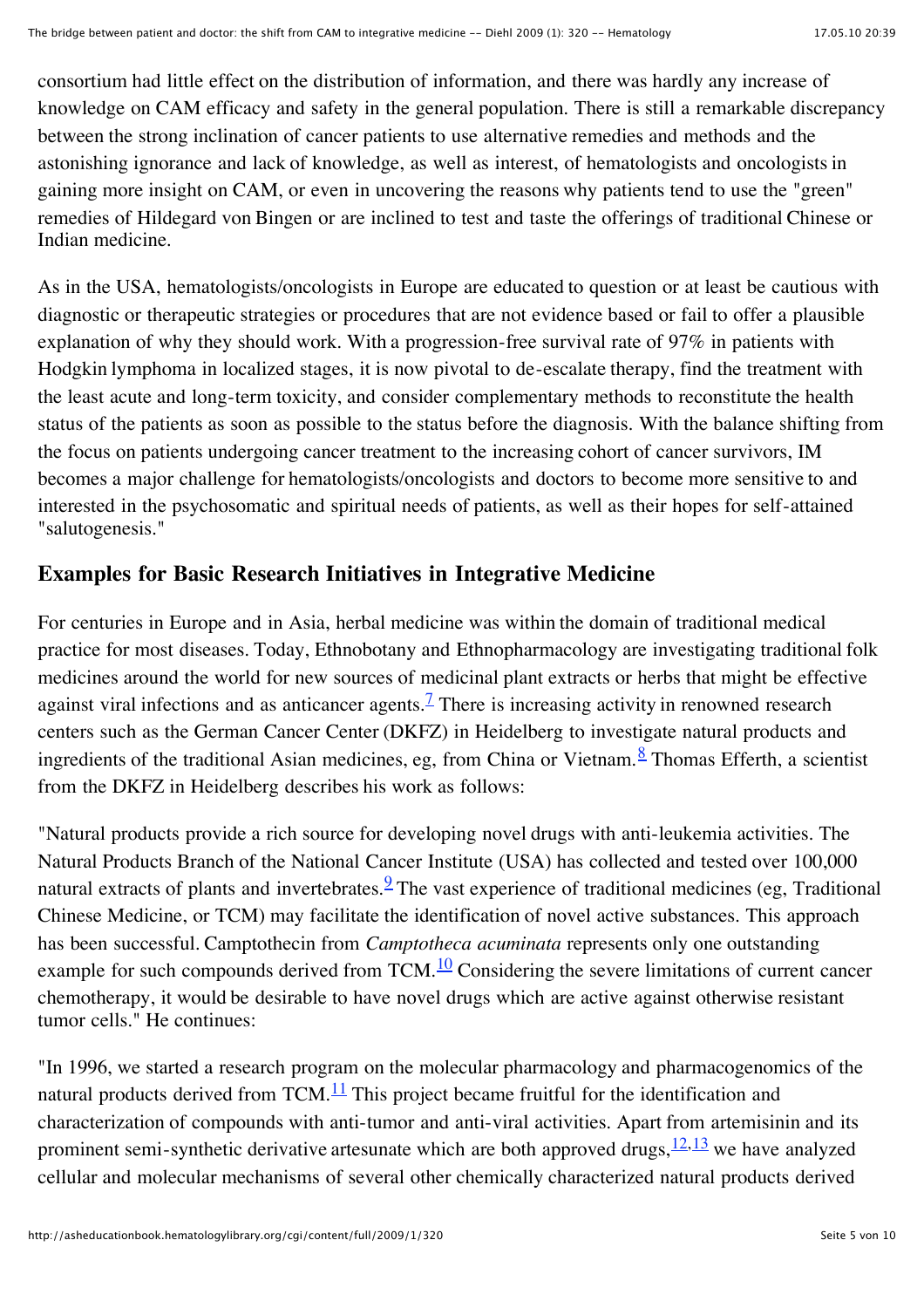from TCM, eg, arsenic trioxide, ascaridol, berberine, cantharidin, cephalotaxine, curcumin, homoharringtonine, luteolin, isoscopoletin, scopoletin and others.  $14$ 

Other examples of applied European IM research are investigationsinto molecular targets; tumorangiogenesis inhibition with the green-tea constituent epi-gallo-cat-echin; research on free-radical-catchchain using vitamins C and E and gluthatione; and, mostly in Germany and Switzerland, laboratory experiments with proteolytic enzymes and mistletoe.<sup>[3,](http://asheducationbook.hematologylibrary.org/cgi/content/full/2009/1/320#R3)[15](http://asheducationbook.hematologylibrary.org/cgi/content/full/2009/1/320#R15)</sup> These proteolytic enzymes have a number of putative actions including anti-inflammatory; growth inhibition; inhibition of metastatic spreading; modulation of cell-adhesion molecules; and inhibition of platelet aggregation. Translational research of these agents is still in an early stage, and most data are yet unpublished.

Clinical studies with mistletoe, mainly performed in clinics following the theories of Rudolf Steiner, the creator of anthroposophy, a specific branch of alternative medicine in Germany and Switzerland, lacked scientific accuracy and results generally were inconclusive for many years. In recent years, however, CAM researchers have become acquainted with common good clinical practice (GCP) standards used in other academic randomized controlled trials (RCTs), and there is now mounting evidence for a trend of benefit for mistletoe extracts Iscador and Helixor as additives to conventional anticancer therapy with respect to quality of life, better tolerance for chemo-radiotherapy, and in some studies even a marginal improvement of survival. $\frac{3}{15}$  $\frac{3}{15}$  $\frac{3}{15}$  $\frac{3}{15}$  $\frac{3}{15}$ 

## **Why Do Patients Use Alternative Medicine?**

Globally around 50 billion Euros are spent every year for alternative procedures and remedies. The question arises: why do patients want to use alternatives or additives to their generally accepted conventional medicine? The answers are not easy and plentiful: Healthy people want to prevent illnesses, especially cancer, and want to stay young and healthy. Some cancer patients expect a higher cure rate, want to relieve side effects of anticancer therapy, want to have control over their lives, want to take an active role in their "salutogenesis," and want to get better, feel better and live better.

## **Lighthouse actions for Integrative Oncology: "HausLebensWert" in Cologne/Germany**

Through its Quality of Life Studies, the German Hodgkin Study Group became more aware of the dichotomy between the perceptions of cancer patients experiencing their fates existentially, and the more objective academic view of the doctors towards the patient as a subject in a randomized clinical trial. We realized that the unfulfilled needs of patients occur during the times when providers were focused on the fight against the tumor cells, looking at the quantity of life while neglecting the qualitative dimension of the suffering human being. In 1999, when we had already treated nearly 12,000 young patients with Hodgkin lymphoma, we started to collect money to build a house for integrative oncology. This lead to the development of the "Haus LebensWert" (the House for a Life Worth Living) (**Figure [1](http://asheducationbook.hematologylibrary.org/cgi/content/full/2009/1/320#F1)** ).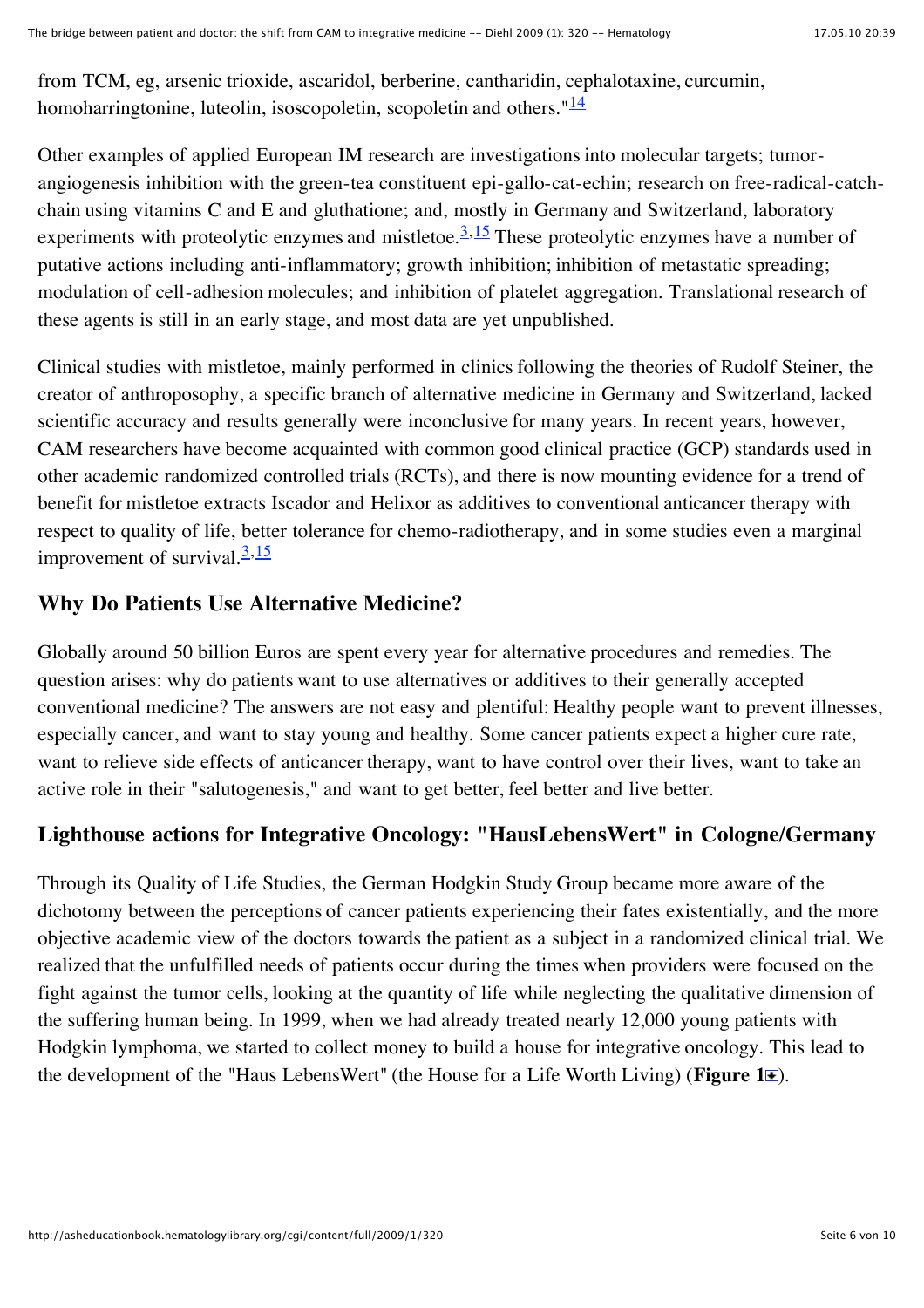

**View larger version** (67K): [\[in this window\]](http://asheducationbook.hematologylibrary.org/cgi/content/full/2009/1/320/F1) [\[in a new window\]](http://asheducationbook.hematologylibrary.org/cgi/content-nw/full/2009/1/320/F1)

### **Figure 1. "Haus LebensWert": the house of a life worth living for cancer survivors.**

The University Clinic of Cologne already had a hospice for palliative care where cancer patients could die in dignity and peace. The hospice and HausLebensWert together now represent two focal points of an ellipse of life: the hospice for patients dying in peace and the HausLebensWert, the house for the reborn life. The driving forces behind the idea were patient advocacy; the urgent need for psycho-oncology support for cancer patients; and the realization that there was little information for health providers and patients about IM. These forces were combined with an increasing demand around the campus to build a local facility for Integrative Oncology. Patients collected 2.3 million Deutsche Mark in 6 months and built HausLebensWert. The mission statement is "'Haus LebensWert' and the 'Foundation LebensWert' are dedicated to help cancer patients to get better, to feel better and to live better during and after cancer therapy by offering and incorporating complementary medicine as an integrative part of the cancer patient's career."

The institution offers services free of charge to adult patients and their families; it informs, educates and supports patients in coping with life both during the cancer treatment phase and afterwards; and gives suitable information about IM. Available complementary therapies and interventions include psychooncology; art-painting-sculpture therapy; gymnastics; physical exercise; music therapy; voice training; Feldenkrais training; Nordic walking; dance therapy; massage and aroma massage; Tai-Qi; Qi-gong and acupuncture. The foundation now has more than 900 members. The staff is paid by the foundation and consists of 11 fulltime, 10 part time and 25 volunteers. The financial support is exclusively from philanthropic donations; no funding comes from the University or social or health insurance companies.

The services have been well received and well used. With about 650 to 700 visits or patient activities per month, HausLebensWert is open for all University clinics treating cancer patients, inpatients as well as outpatients. In addition, private practitioners send cancer patients for the services of integrative oncology at HausLebensWert.

## **Integrative Medicine: Why Do We Need It?**

Academic medicine and modern health care institutions in general may seem anonymous and inhuman, often neglecting the emotional needs of the individual patient. Medical students are focused on evidencebased medicine and trained to measure or calibrate the patient's disease based on scan results and gene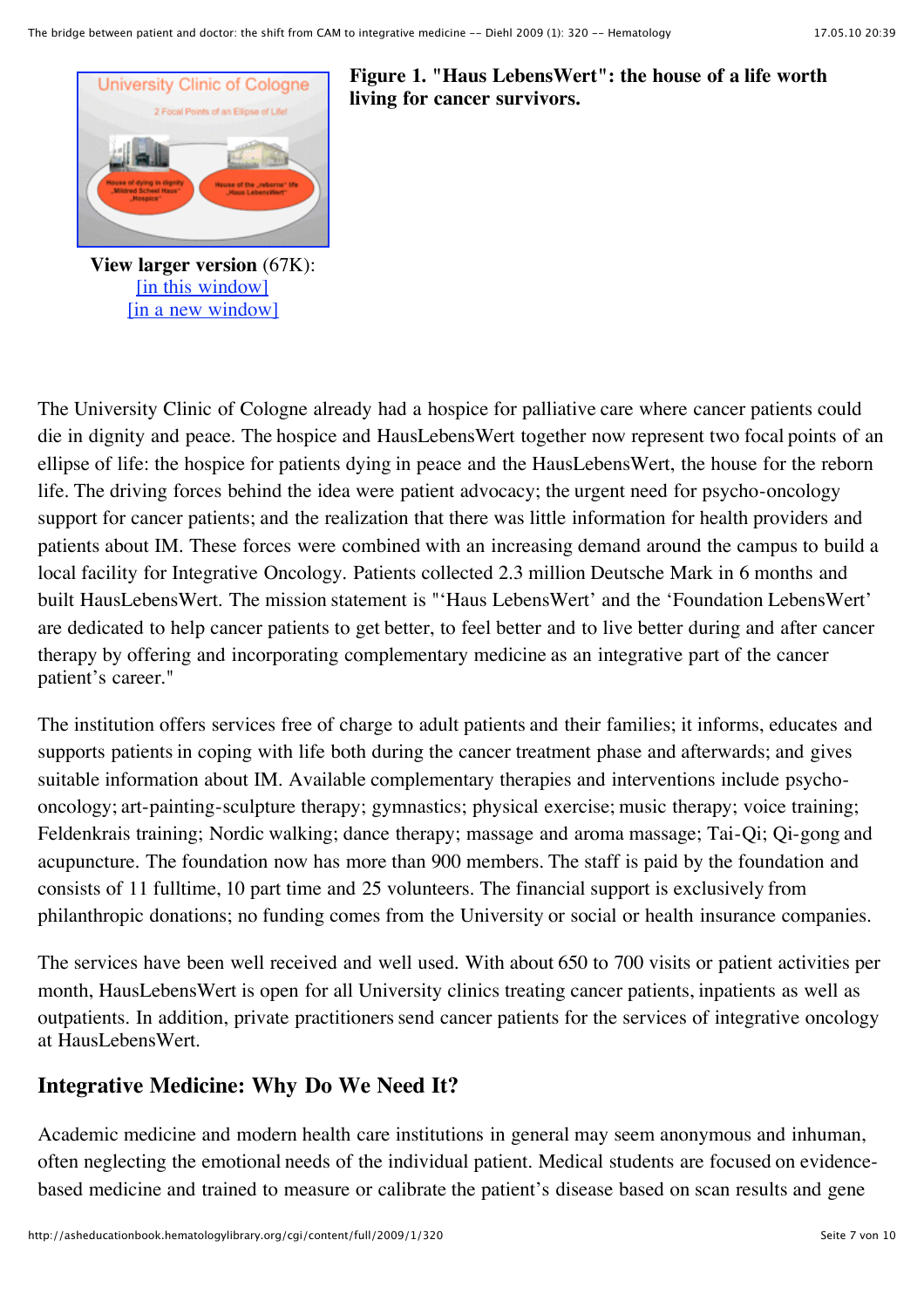expression profiling. Young doctors strive to get the best possible starting position, either to earn as much money as possible or to achieve the highest impact to earn reputations as famous scientists. On the other side, the cancer scenario is characterized by the growing number of cancer survivors who need psychological and often somatic help to regain a normal life.

IM could be the balance point where cure is complemented by care and ambition mitigated by empathy. IM may become the membrane between the academic world, or macrocosmos, in which the doctor has to function, and the very intimate, often fragile microcosmos of the patient who wants more than just an academically correct diagnosis and state-of-the-art therapy. The patient may also want solace for his soul and acceptance and help for his fears and tears. IM may not offer glory for the doctor, but it may achieve deep satisfaction for the patient. Acupuncture, aroma-therapy, massage, physical or psychological restoration, music therapy and all the attributes that TCM or the other IM instrumentarium can offer, comfort the patient and make him feel that the aggressive anticancer therapy will not destroy his individual gestalt.

To some in our profession, IM may not be the shining stage for health victories or the place to demonstrate a glorious appearance in the community. But in my experience it is the ground where doctor and patient meet as two mountain climbers in a rough region of the rocky mountain path of life! If we want convincing evidence for justification of IM, we have to strive for more visibility in integrated oncology in Europe and the USA. We also should aim for the goals and fulfill the following tasks as much as possible:

- Improve information, education and cooperation for IM.
- Start IM curricula for students in medical schools.
- Initiate CME-IM courses for hemato-oncologists, nurses, and family doctors.
- Create academic chairs for IM at universities.
- Build multidisciplinary teams for cure, palliation, psycho-social and spiritual support.
- Encourage dialogue between conventional medicine and IM doctors.
- Improve the clinician's communication skills.
- Develop better tools to measure quality of life, both physical and spiritual.
- Acknowledge the patient's need for spiritual support and facilitate services.
- Establish clinical reports that contain modules to document use of IM.
- Stimulate open and fact-based discussions on IM between doctors and patients.

For more than 30 years I have been involved in basic, translational and clinical research to find, characterize and defeat the Hodgkin/Reed-Sternberg cells in the laboratory. With the foundation and the 30-year leadership of the Hodgkin Study Group (GHSG), I became a bridge person between science and the clinic. We were able to culture and characterize the tumor cells in vitro, and with the BEACOPP principle we were able to eliminate more than 90% of the tumors in the 15,000 Hodgkin patients we treated in the GHSG. But as a bridgeperson between science and the clinic, I did not realize up until very late in my career that there is another bridge that oncologists have to cross. This bridge has two pillars: one is the objective pillar, the principles of evidence-based medicine. The other is the pillar of the subjective, psychological and spiritual reality of our patients that for a long time went short of being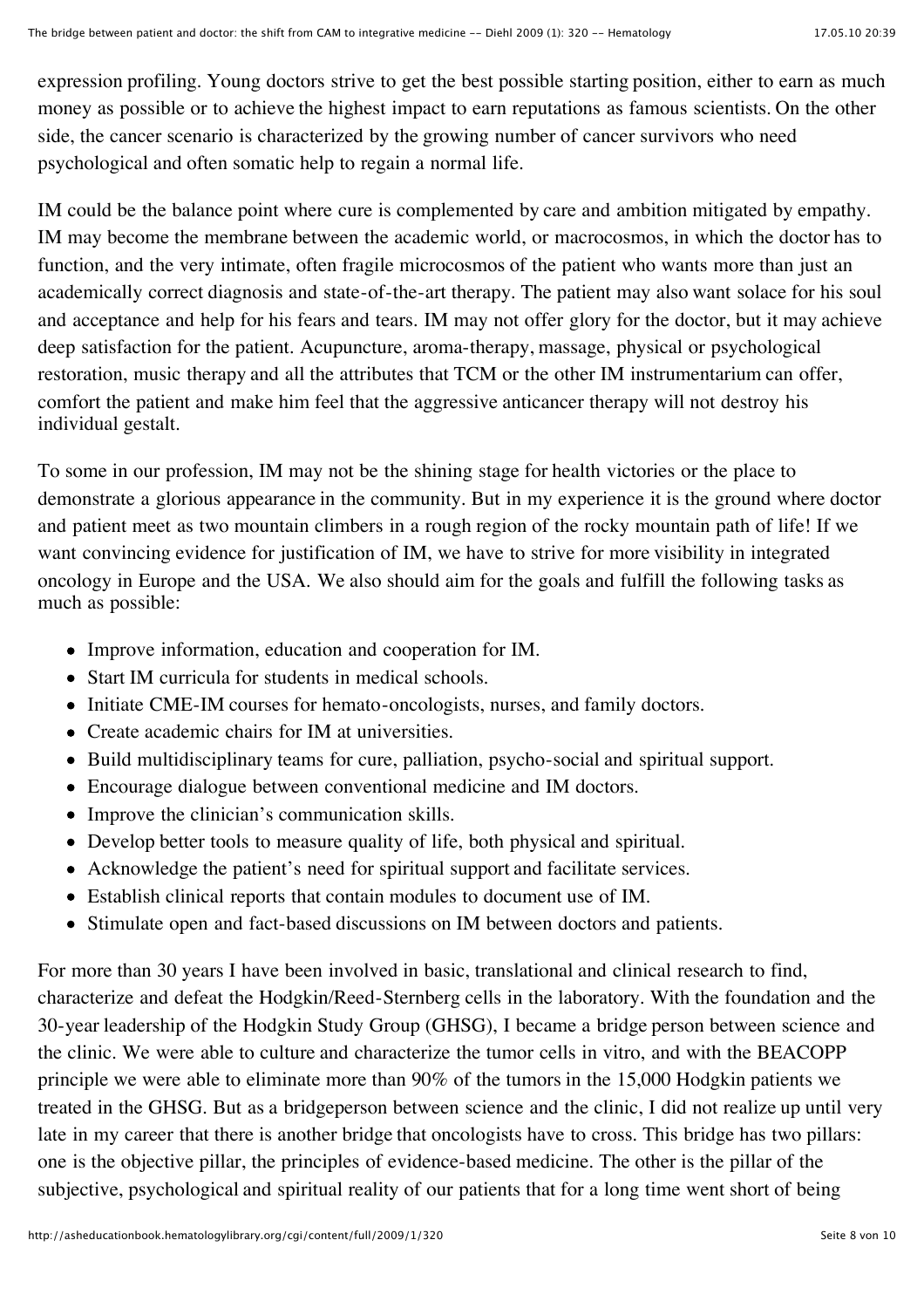realized in our oncology practice. Integrative oncology means seeing with two eyes: one focusing on the maximal molecular kill of the tumor cells, and the other focused on the suffering face of a human being demanding the most empathy we as doctors can offer.

### **Footnotes**

<sup>1</sup> Emeritus, First Department of Internal Medicine, University of Cologne, Germany  $\bullet$ 

### **Disclosures**

Conflict-of-interest: The author declares no competing financial interests. Off-label drug use: None disclosed.

### **References**

- 1. Singh S, Ernst E. Trick or Treatment: Alternative Medicine on Trial. New York: Bantam Press; 2008.
- 2. Ernst E, Resch Kl. Concept of true and perceived placebo effects. Br Med J. 1995;311:551– 553.[\[Free Full Text\]](http://asheducationbook.hematologylibrary.org/cgi/ijlink?linkType=FULL&journalCode=bmj&resid=311/7004/551)
- 3. Kienle GS, Kiene H. Complementary cancer therapy: a systemic review of prospective clinical trials on anthroposophic mistletoe extracts. Eur J Med Res. 2007;12:103–119.[\[Medline\]](http://asheducationbook.hematologylibrary.org/cgi/external_ref?access_num=17507307&link_type=MED)
- 4. Bopp A, Nagel D, Nagel G. Was kann ich selbst für mich tun- Patienten Kompetenz in der modernen Medizin. Verlag Rueffer & Rub: Zurich; 2005.
- 5. Moliassiotis A, Frenandez-Ortega P, Pud D, et al. Use of complimentary and alternative medicine in cancer patients: a European survey. Ann Oncol. 2005;16:655–663.[\[Abstract/Free Full Text\]](http://asheducationbook.hematologylibrary.org/cgi/ijlink?linkType=ABST&journalCode=annonc&resid=16/4/655)
- 6. European Union: Concerted Action for Complementary and Alternative Medicine (CAM). [www.cam.cancer.org](http://www.cam.cancer.org/)
- 7. Heinrich M, Bremner P. Ethnobotany and ethnopharmacy their role for anti-cancer drug development. Curr Drug Targets. 2006;7:239–45[.\[CrossRef\]](http://asheducationbook.hematologylibrary.org/cgi/external_ref?access_num=10.2174%2F138945006776054988&link_type=DOI)[\[Medline\]](http://asheducationbook.hematologylibrary.org/cgi/external_ref?access_num=16515525&link_type=MED)
- 8. Rauh R, Kahl S, Boechzelt H, Bauer R, Kaina B, Efferth T. Molecular biology of cantharidin in cancer cells. Chinese Med. 2007;2:[8\[CrossRef\]](http://asheducationbook.hematologylibrary.org/cgi/external_ref?access_num=10.1186%2F1749-8546-2-8&link_type=DOI)
- 9. DTP Natural Product Extract Cancer Screening Data [[http://dtp.nci.nih.gov/docs/cancer/natural\\_products/natural\\_products\\_data.html\]](http://dtp.nci.nih.gov/docs/cancer/natural_products/natural_products_data.html)
- 10. Liu LF, Desai SD, Li TK, Mao Y, Sun M, Sim SP. Mechanism of action of camptothecin. Ann NY Acad Sci. 2000;922:1–10[.\[CrossRef\]](http://asheducationbook.hematologylibrary.org/cgi/external_ref?access_num=10.1111%2Fj.1749-6632.2000.tb06343.x&link_type=DOI)[\[Medline\]](http://asheducationbook.hematologylibrary.org/cgi/external_ref?access_num=11193884&link_type=MED)
- 11. Efferth T, Rücker G, Falkenberg M, et al. Detection of apoptosis in KG-1a leukemic cells treated with investigational drugs. Arzneimittelforschung. 1996;46:196–200.[\[Medline\]](http://asheducationbook.hematologylibrary.org/cgi/external_ref?access_num=8720313&link_type=MED)
- 12. Efferth T. Mechanistic perspectives for 1,2,4-trioxanes in anti-cancer therapy. Drug Resist Updat. 2005;8:85–97.[\[CrossRef\]](http://asheducationbook.hematologylibrary.org/cgi/external_ref?access_num=10.1016%2Fj.drup.2005.04.003&link_type=DOI)[\[Medline\]](http://asheducationbook.hematologylibrary.org/cgi/external_ref?access_num=15878303&link_type=MED)
- 13. Efferth T. Molecular pharmacology and pharmacogenomics of artemisinin and its derivatives in cancer cells. Curr Drug Target. 2006;7:407–421[.\[CrossRef\]](http://asheducationbook.hematologylibrary.org/cgi/external_ref?access_num=10.2174%2F138945006776359412&link_type=DOI)
- 14. Efferth T. Microarray-based prediction of cytotoxicity of tumor cells to cantharidin. Oncol Rep. 2005;13:459–463.[\[Medline\]](http://asheducationbook.hematologylibrary.org/cgi/external_ref?access_num=15706417&link_type=MED)
- 15. Bock P, Friedel WE, Hanisch J, et al. Efficacy and Safety of long-term complementary treatment with standardised European Mistletoe Extract (Viscum album L.) in addition to the conventional oncological therapy in patients with primary non- metastatic breast carcinoma. Arzneim.- Forschung/Drug Res. 2004;54:456–466.

E[CiteULike](http://asheducationbook.hematologylibrary.org/cgi/external_ref?tag_url=http://asheducationbook.hematologylibrary.org/cgi/content/long/2009/1/320&title=The+bridge+between+patient+and+doctor%3A+the+shift+from+CAM+to+integrative+medicine+--+Diehl+2009+%281%29%3A+320+--+Hematology&doi=10.1182/asheducation-2009.1.320&link_type=CITEULIKE)[Connote](http://asheducationbook.hematologylibrary.org/cgi/external_ref?tag_url=http://asheducationbook.hematologylibrary.org/cgi/content/long/2009/1/320&title=The+bridge+between+patient+and+doctor%3A+the+shift+from+CAM+to+integrative+medicine+--+Diehl+2009+%281%29%3A+320+--+Hematology&doi=10.1182/asheducation-2009.1.320&link_type=CONNOTEA)[a](http://asheducationbook.hematologylibrary.org/help/social_bookmarks.dtl) [Del.icio.us](http://asheducationbook.hematologylibrary.org/cgi/external_ref?tag_url=http://asheducationbook.hematologylibrary.org/cgi/content/long/2009/1/320&title=The+bridge+between+patient+and+doctor%3A+the+shift+from+CAM+to+integrative+medicine+--+Diehl+2009+%281%29%3A+320+--+Hematology&doi=10.1182/asheducation-2009.1.320&link_type=DEL_ICIO_US) **CO[Dig](http://asheducationbook.hematologylibrary.org/cgi/external_ref?tag_url=http://asheducationbook.hematologylibrary.org/cgi/content/long/2009/1/320&title=The+bridge+between+patient+and+doctor%3A+the+shift+from+CAM+to+integrative+medicine+--+Diehl+2009+%281%29%3A+320+--+Hematology&doi=10.1182/asheducation-2009.1.320&link_type=DIGG)[g](http://asheducationbook.hematologylibrary.org/help/social_bookmarks.dtl) F** [Facebook](http://asheducationbook.hematologylibrary.org/cgi/external_ref?tag_url=http://asheducationbook.hematologylibrary.org/cgi/content/long/2009/1/320&title=The+bridge+between+patient+and+doctor%3A+the+shift+from+CAM+to+integrative+medicine+--+Diehl+2009+%281%29%3A+320+--+Hematology&doi=10.1182/asheducation-2009.1.320&link_type=FACEBOOK) [Reddi](http://asheducationbook.hematologylibrary.org/cgi/external_ref?tag_url=http://asheducationbook.hematologylibrary.org/cgi/content/long/2009/1/320&title=The+bridge+between+patient+and+doctor%3A+the+shift+from+CAM+to+integrative+medicine+--+Diehl+2009+%281%29%3A+320+--+Hematology&doi=10.1182/asheducation-2009.1.320&link_type=REDDIT)[t](http://asheducationbook.hematologylibrary.org/help/social_bookmarks.dtl) P [Technorati](http://asheducationbook.hematologylibrary.org/cgi/external_ref?tag_url=http://asheducationbook.hematologylibrary.org/cgi/content/long/2009/1/320&title=The+bridge+between+patient+and+doctor%3A+the+shift+from+CAM+to+integrative+medicine+--+Diehl+2009+%281%29%3A+320+--+Hematology&doi=10.1182/asheducation-2009.1.320&link_type=TECHNORATI) [Twitter](http://asheducationbook.hematologylibrary.org/cgi/external_ref?tag_url=http://asheducationbook.hematologylibrary.org/cgi/content/long/2009/1/320&title=The+bridge+between+patient+and+doctor%3A+the+shift+from+CAM+to+integrative+medicine+--+Diehl+2009+%281%29%3A+320+--+Hematology&doi=10.1182/asheducation-2009.1.320&link_type=TWITTER) [What's](http://asheducationbook.hematologylibrary.org/help/social_bookmarks.dtl)